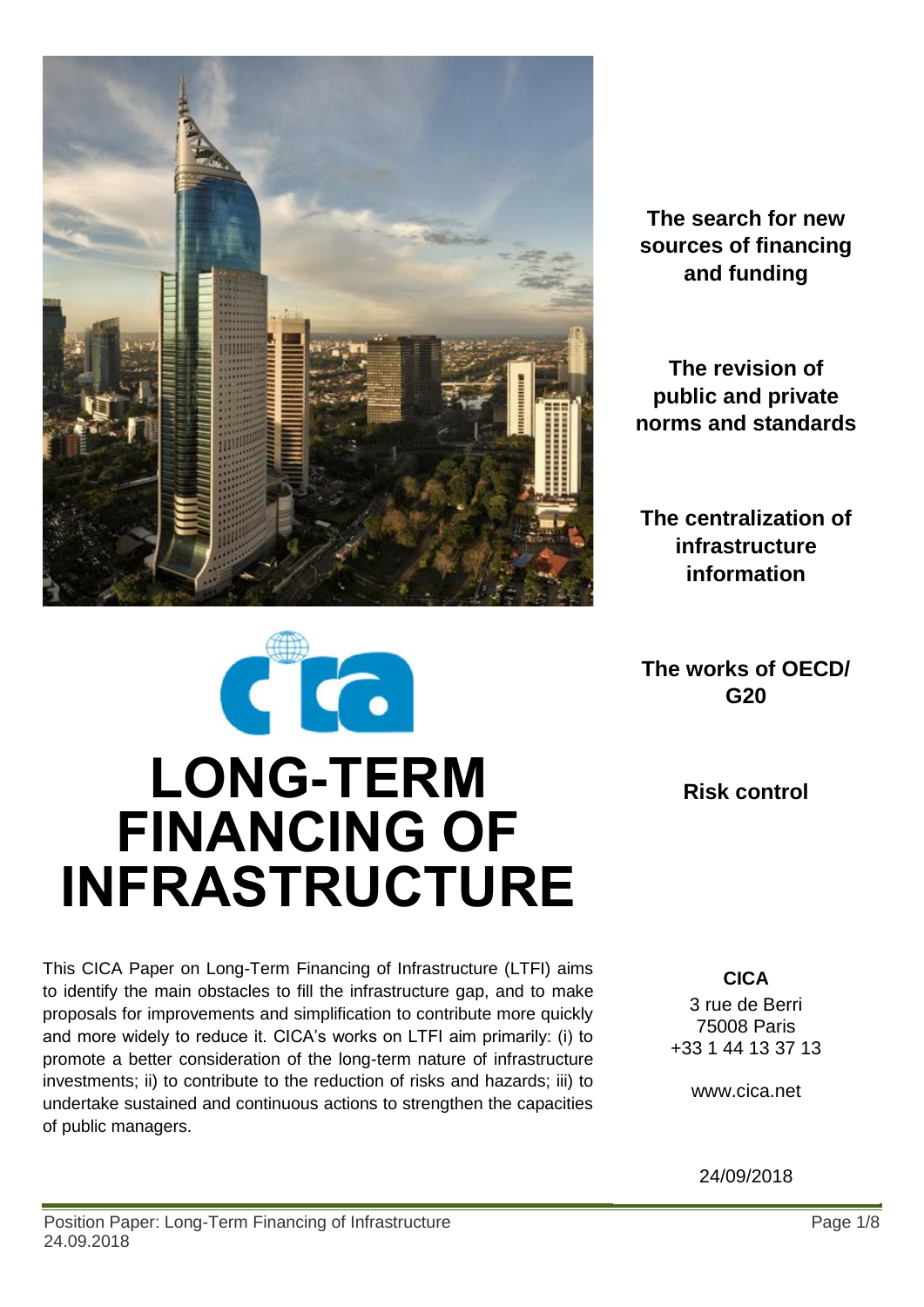

# **A statement**

*Three distinct areas are covered by the CICA LTFI Working Group:*

- *The search for new sources of financing and funding:* 
	- *to encourage the involvement of private actors;*
	- *to improve the sustainability of project funding;*
	- *to extend the maturity of the funding;*
	- *to strengthen the leverage effect of public aid;*
	- *to use the different forms of guarantees more widely.*
- *The adaptation of some public and private accounting norms and standards governing the financing of infrastructure projects:* 
	- *the banking and insurance prudential rules issued by the regulatory authorities;*
	- *private accounting standards;*
	- *public budgetary principles and accounting rules.*
- *The good preparation of the infrastructure projects thanks to:* 
	- *a centralized and holistic collection and exploitation of infrastructure data;*
	- *the use of tools such as the SOURCE platform.*

The estimate of the needs for infrastructure varies considerably depending on the sources and the incorporation or not of those needed to cope with the consequences of climate change, from USD 49 trillion by 2030 according to McKinsey Institute to USD 78 trillion by 2025 according to PwC and Oxford University. Governments are, more or less, able to cover only half of these needs. To respond, States, regardless of their level of development, focus on ways to circumvent their budget constraints and indebtedness.

States, seeking sources of funding with little or no support from their current budgets, are waiting for the mobilization of private investors and lenders (private financing). Private sector could be globally or separately investor, lender, insurer, guarantor, contractor and operator. But in each role, it needs to recover its equity with remuneration; its loan with interest, and payment for the risks taken in its various roles. This is why it is of utmost importance to make the difference between "funding" and "financing".

"Funding" means the aggregate of funds paid by the end users and/or the tax payers (depending on a political decision) to reimburse the money provided by different categories of investors and/or lenders (including interest on loans or bonds and return on equity) for the development and construction of the project.

"Financing" describes the origin of funds raised for the construction and the operation phases of the projects.

For Public Private Partnerships (PPPs), "financing" covers i) the equity provided by the shareholders of the Special Purpose Vehicle (SPV) set up by the private partners ii) the loans or bonds raised iii) the grants, subsidies, guarantees (if any) provided by the Public Authority, all in order to fully finance the project during construction.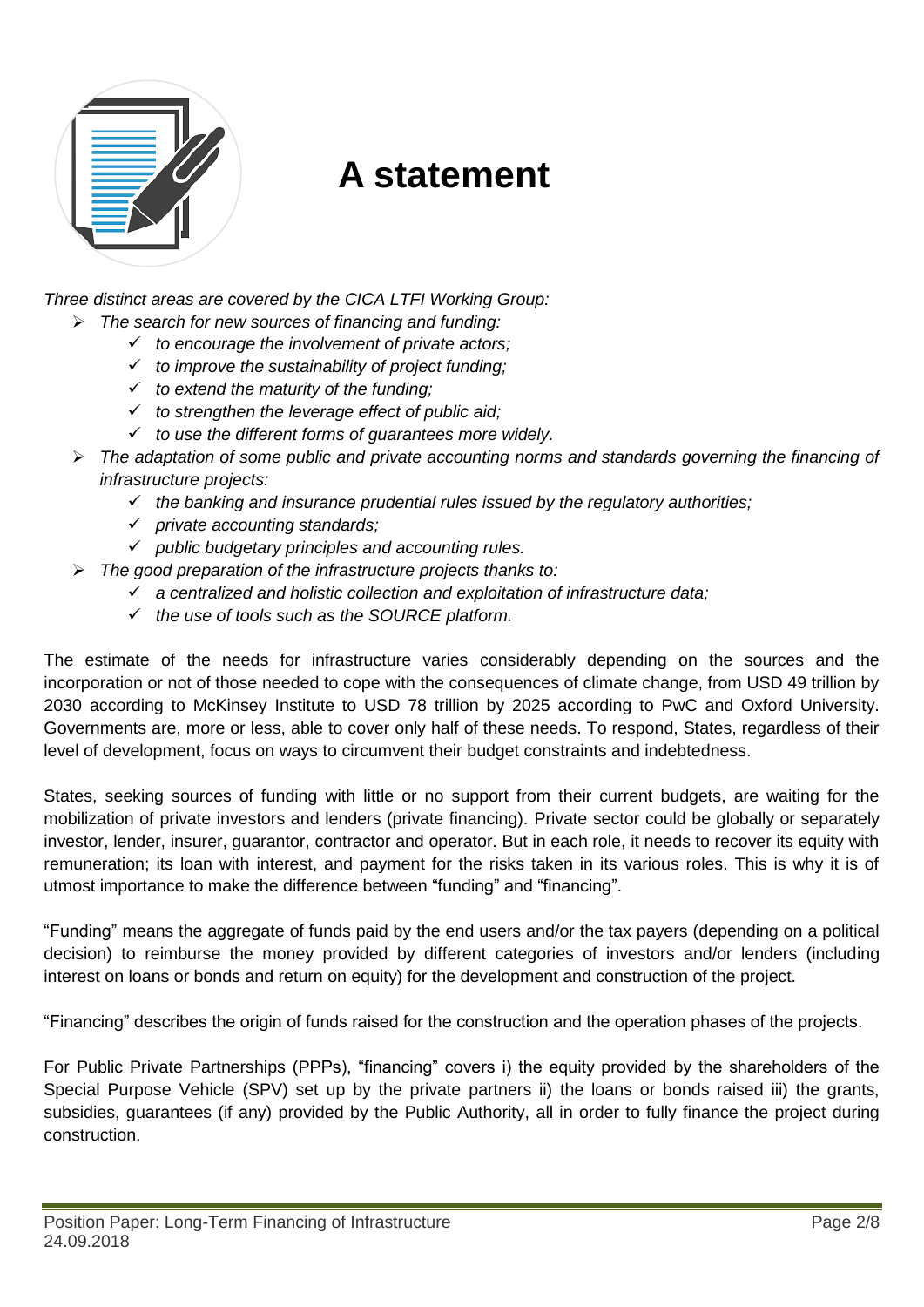For projects under public responsibility, in their various forms of traditional public procurement, "financing" describes money coming from public bodies.

The PPP financial structuring of projects, avoiding the alienation of the common heritage of infrastructure and the definitive transfer of their property to the private sector (a politically sensitive subject), is therefore a preferred solution.

PPPs, although often wrongly presented as the solution to fill the infrastructure gap, represent only a very minor share of the investments. Most of the public investments are made in the traditional form, on a budgetary source, for a multitude of small and large projects. However, PPPs improve the efficiency of public funds. They will maximize the number and the quality of the projects.

In addition, there is a growing difficulty in taking full advantage of the participation of private actors. The growing distrust of the concept of PPP by public administrations and their auditing bodies (the French Audit Office — Cour des Comptes, the National Audit Office (NAO) in Great Britain, others), on the basis of truncated visions, relayed by the press, is fueling the reluctance of many politicians, citizens and users to this formula.

However, a lot of positive feedbacks exist. Their unbiased use provides the tools for a holistic approach to PPPs and Regulatory Asset Base (RAB). These feedbacks allow a good knowledge of all the factors to be taken into account. They contribute to a better understanding of the constraints that each actor must satisfy. On the basis of preliminary, complete and serious studies, the overall consideration of the advantages and disadvantages of each formula (PPPs/RAB or traditional public orders) can be achieved promoting project acceptance by all stakeholders and by civil society.

In this context, the resolution of the triptych: public debt control and limitation, satisfaction of the different needs of infrastructure, and long-term infrastructure conservation in the public patrimony, leads CICA's working group to put forward proposals to attract new sources of financing and funding.



### **The search for new sources of financing**

CICA advocates for improved financial instruments allowing i) the increasing participation of different institutional investors, and ii) the granting of long-term bonds and bank loans for infrastructure, up to 30/35 years.

It is needed to generate new sources of revenues to finance the creation, rehabilitation and adaptation of infrastructure, without increasing the tax burden, thanks to a strategy for recycling existing infrastructure and the resumption by the public authorities of the concessions at the end of their contracts, or close to it, with conservation of the tolls/user fees.

The recycling of existing infrastructure supposes the prior availability of a recyclable infrastructure park, on the one hand, and users' willingness and ability to pay for the use of an infrastructure previously perceived as being free for use, on the other hand.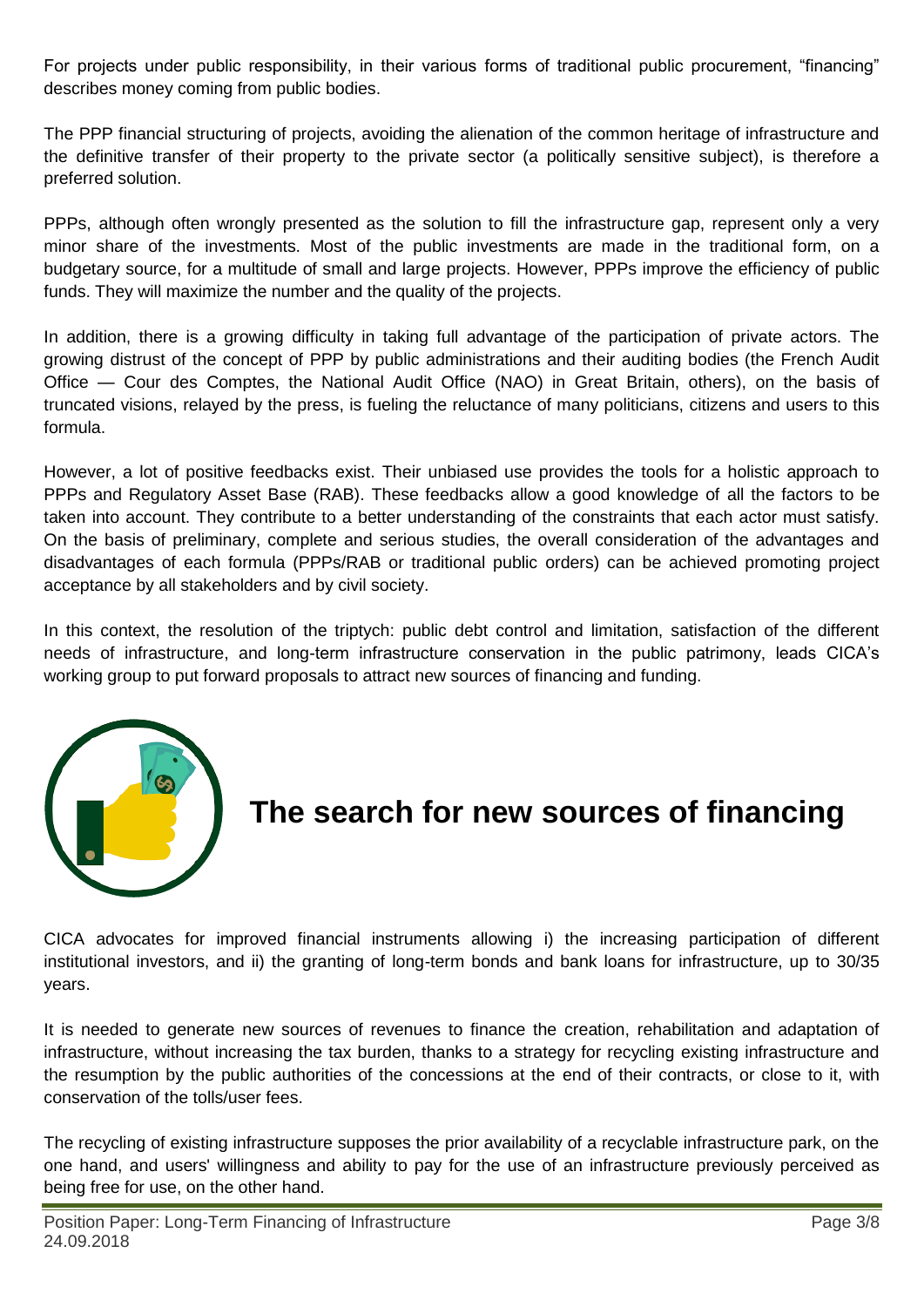These conditions are difficult to meet for fragile, post-crisis or low-middle income countries. The intervention of Multilateral Development Banks (MDBs), Development Finance Institutions (DFIs) and charitable institutions is essential in this case.

CICA is committed to participate in the works carried out on this subject by the MDBs, National Development Aid Agencies and International Organizations.

CICA believes that a greater use of the various forms of collateral would lead to more projects. To contribute to the acceptance of this use, regular identification and updating of the guarantees issued must be undertaken in accordance with the obligations of transparency and sincerity of the public accounts. The potential future costs that these guarantees represent must be easily available at all times, which is the IMF's position.

It is necessary to develop a better risk assessment, extend the coverage of political risk insurance or income coverages to realistically ensure the economic, financial and budgetary balance of projects.

It is also needed to have more recourse to "Blended Finance". This topic is the subject of proposals from the *European International Contractors* (EIC).



### **The search for new sources of funding**

CICA recommends bringing into the commercial sphere the maximum of public services provided under the public authorities' responsibility, without neglecting the realization of environmental, social and cultural infrastructure, whose commercial character is weak or does not exist. This reduces the budgetary burden and reduces the opportunity cost of public funds.

CICA recommends optimizing the pricing of existing public services, while respecting the political acceptability of fares.

CICA recommends creating a sustainable policy framework with a long-term vision of meeting infrastructure needs, served by good governance principles and enhanced, accessible and understandable transparency.

CICA advocates for an improved project preparation, planning and prioritization to reduce the need for funding.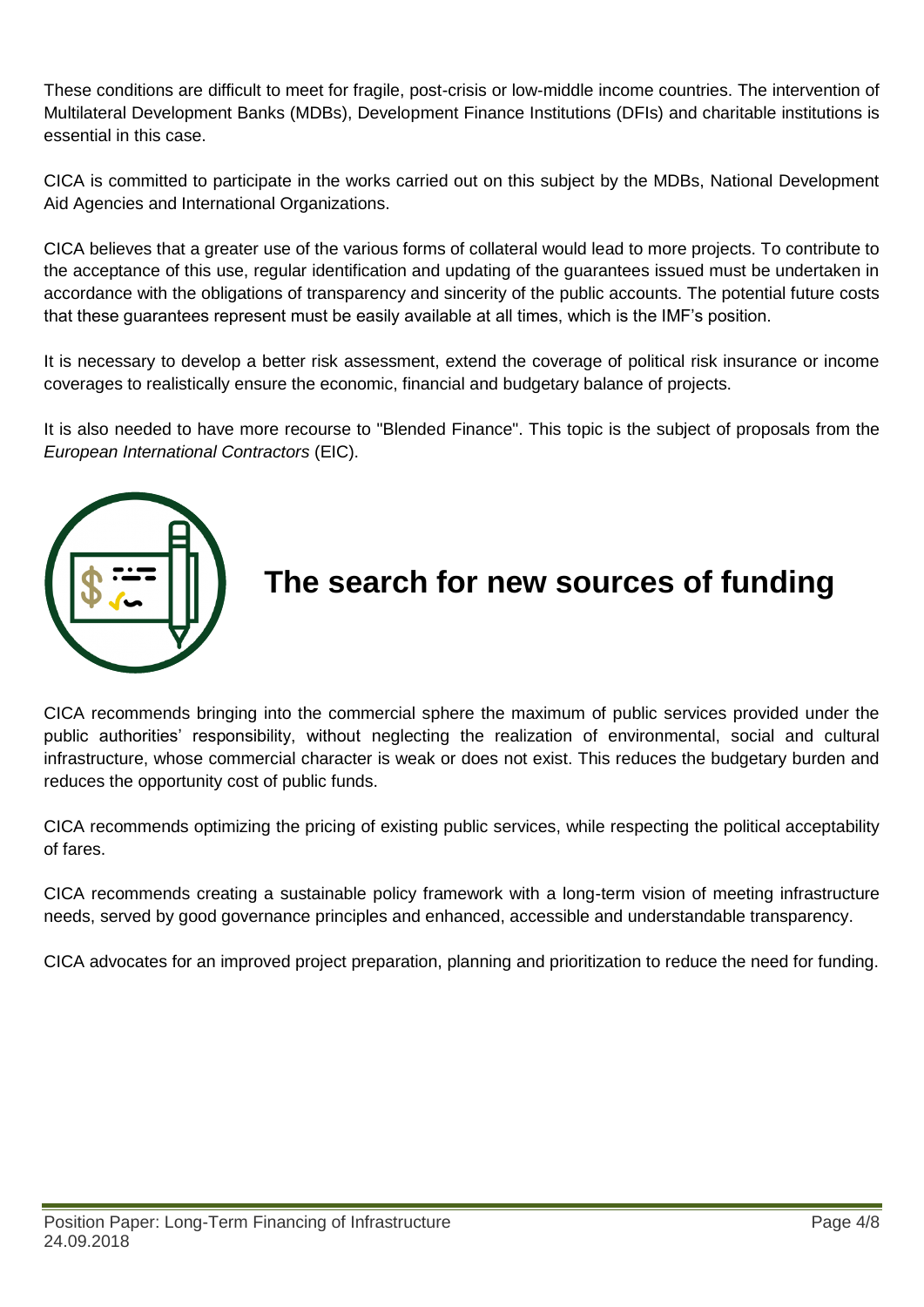

### **The revision of public and private norms and standards**

#### **Public budgetary and accounting rules**

States have acquired an important role as public economic agents delivering, directly or through private sector involvement, productive common goods: i.e. infrastructure. This role of public economic agent should be differentiated from the traditional tasks of sovereignty and general and social equilibrium that public authorities fulfill. The budgetary and public accounting rules covering the two roles should also be differentiated.

The realization of public infrastructure is an investment and not an expense. The overall financial balance of the projects must be taken into account over time. Without changing this basic paradigm, infrastructure facilities are no more than a vector of budgetary adjustment and not a factor of growth and employment.

CICA reviews the usual States' fiscal and budgetary principles and rules, as well as those of public accounting currently in force. This reflection should bring out proposals for adapting these principles and rules to better reflect i) the role of public economic agent played by the States, and ii) the ability of projects to balance over time their assets and liabilities.

#### **Accounting Standards of the International Accounting Standard Board (IASB)**

The valuation fluctuations that the Fair Market Value imposes should be avoided. Consideration should be given to asset participation held on a long-term basis in the investor's balance sheet compared to that of a temporary holding; accounting standards principles should be adapted accordingly.

CICA believes that the recognition of the long-term nature of infrastructure investments must be clearly affirmed and reflected in the corresponding International Financial Reporting Standards (IFRS).

#### **Decisions of the Basel Committee**

A better adequacy of the prudential rules, known as Basel III, of the Bank for International Settlements (BIS) and those resulting from the Directive of the European Parliament and the European Council (Solvency II), to the real level of the risks generated by investments in infrastructure is to be realized.

Based on the feedback and works of its member federations and the Moody's' studies, CICA is examining the possibilities of a more realistic assessment of the risk profile so that the different prudential ratios applicable to investments in infrastructure are commensurate with the risks actually incurred by lenders and investors leading to a realistic share of the financing between banks and financial markets.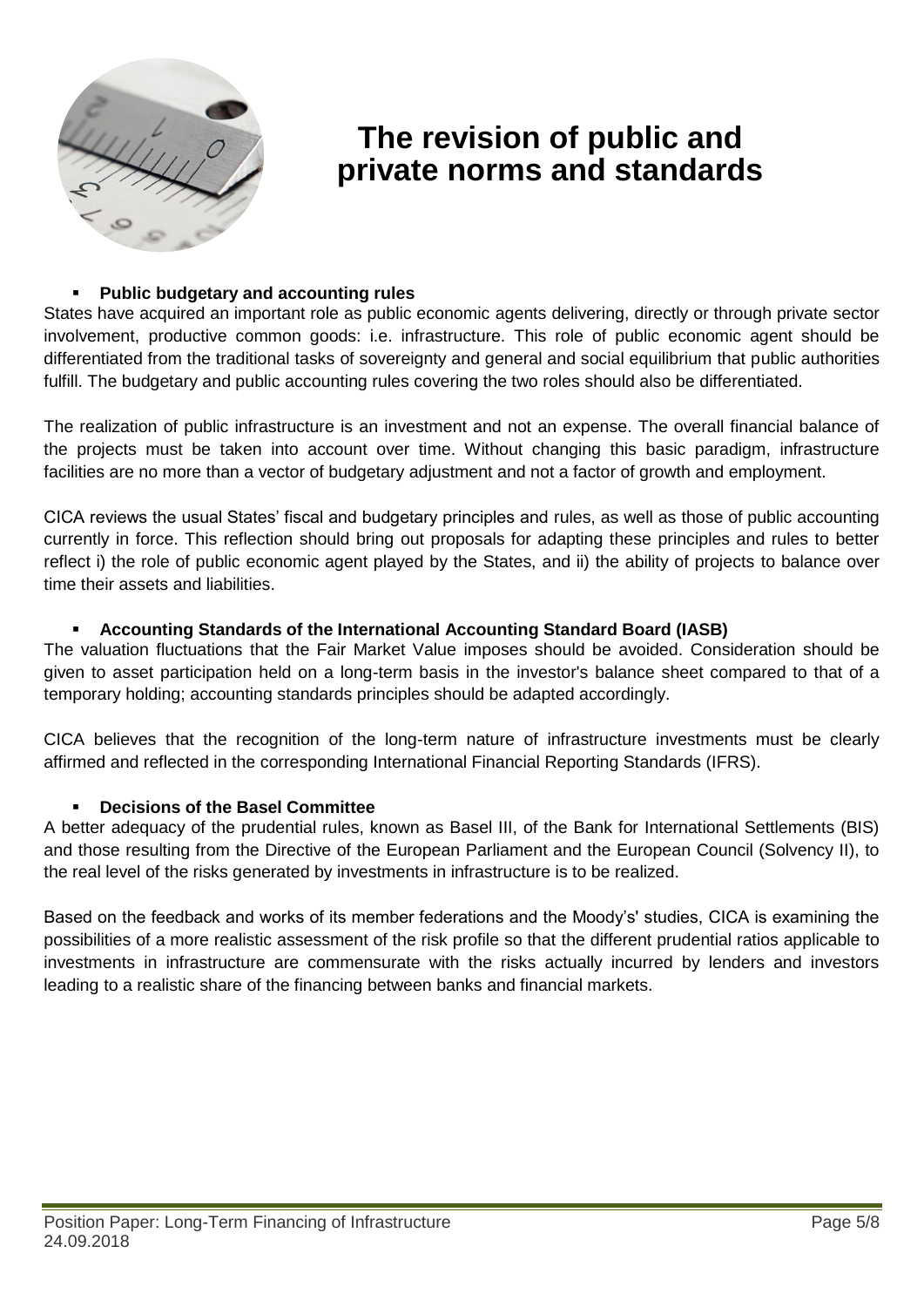

### **The centralization of infrastructure information**

Decisions to undertake or adapt infrastructure need to take into account many parameters: i) the identification of the needs that the envisaged infrastructure will have to satisfy, ii) the control of the technical, economic and financial aspects, iii) the integration and coherence of the infrastructure envisaged with the existing infrastructure, iv) the measurement of the environmental, climatic, societal and social impact generated by the infrastructure and the level of Sustainable Development Goals (SDGs') fulfillment, v) the effect on growth and employment, vi) additional long-term taxes and duties revenues originating from the realization, rehabilitation, adaptation of the infrastructure, vii) the reduction of operating and routine maintenance costs and viii) the overall resulting savings.

Statistical tools to take into account all these parameters, throughout the project life cycle, need to be improved and developed. The constitution of data, which new techniques of digitization allow, must be undertaken. Net externalities, positive or negative, will be more easily appreciated.

The centralization of these data:

- contribute to the simplification of procedures;
- help reducing delays, complexity and transaction costs across all phases of project life;
- allow a global knowledge of these parameters;
- strengthen the rationality of the public authorities' decisions.

This centralization should deliver relevant, clear and legible information for all stakeholders. It would promote better acceptance of tolls / fees by users. It would significantly improve infrastructure management.

This development would apply in a differentiated way to the major categories of infrastructure (different forms of transport, water, energy, information / telecommunications, etc.). It would rely on a management and trained agents recruited on the basis of demonstrated and acquired skills, supported by permanent policies of continuous training and loyalty of trained staff.

CICA promotes the development of data collection and improve the statistical system, insuring full transparency, wide and easy access for greater rationality of decisions and better acceptance of projects by all stakeholders.

CICA favors the development on a larger scale of ongoing capacity building actions for public institutions and their agents, accompanied by active policies for monitoring and loyalty of staff.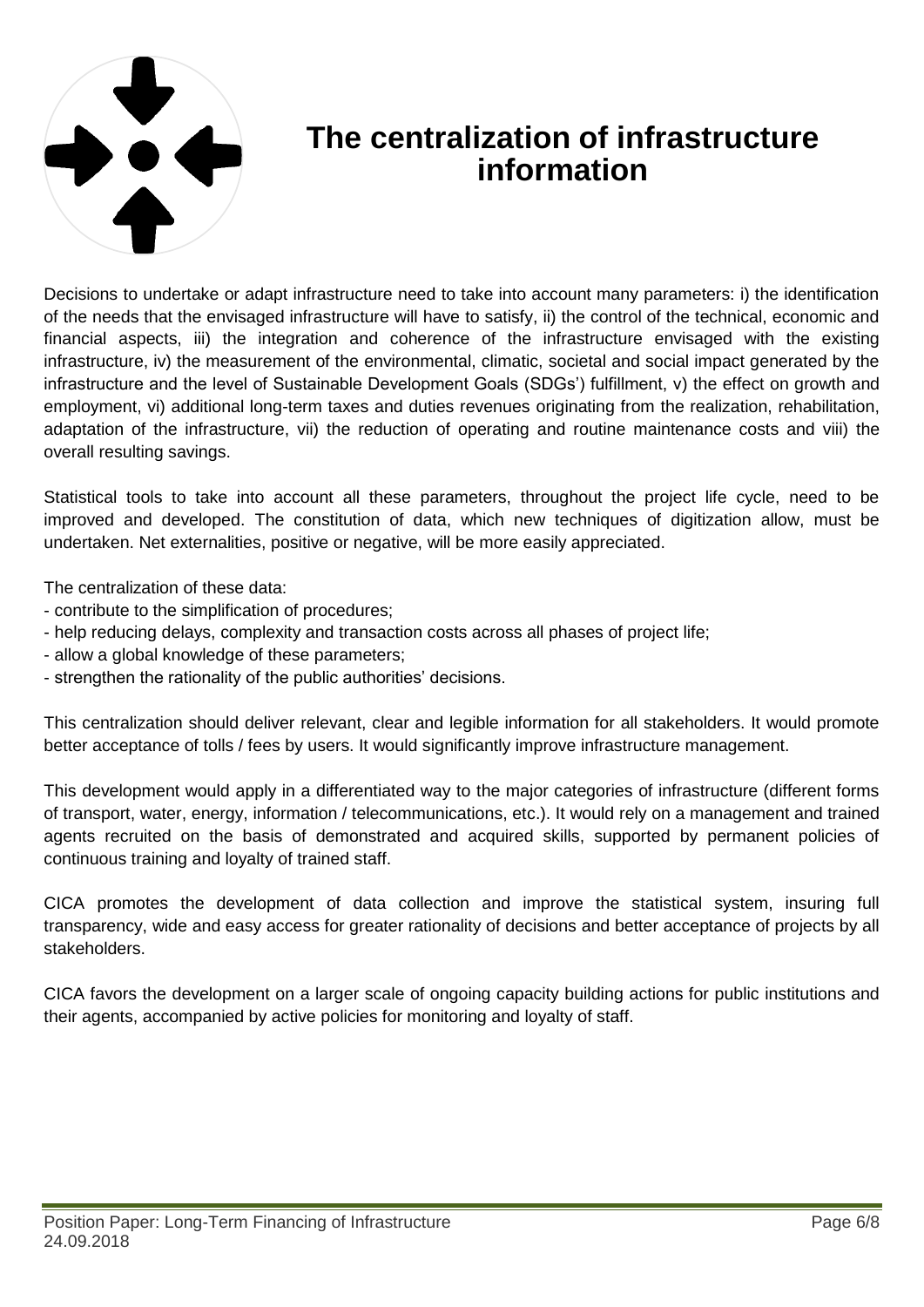

### **The works of OECD/G20**

The OECD / G20 conduct consultations and make proposals on "Long-Term Financing of Innovation, Standardization and Benchmarks for Developing Infrastructure as an Asset Class". It deals with the following three topics:

- Exploring blockchain technologies for infrastructure;
- Standardization and application of the digital ledger for infrastructure assets;
- Standardization, prioritization frameworks and infrastructure modeling: policy implications for quality investment in infrastructure.

CICA should actively participate in the works and meetings of the OECD and the B20 successive Task Forces on "Financing Growth & Infrastructure".

The relevance, scope and nature of the standardization applicable to complex long-term projects should also be questioned.



## **Risk control: the contribution of Source**

The upstream phase of projects requires quality planning and prioritization. The resulting projects must be well-prepared; all necessary studies (technical, socio-economic, financial, environmental, societal) must be undertaken. One would expect of their good fulfillment:

- $\checkmark$  the reduction of the risk of delays and extra costs;
- $\checkmark$  the reduction of litigation;
- $\checkmark$  the slowdown in the occurrence of unethical behavior;
- $\checkmark$  an active contribution to the identification of sustainable funding sources.

To do this, the main MDBs and some DFIs have created a Swiss foundation: "Sustainable Infrastructure Foundation (SIF)". This foundation proposes for this purpose a tool of good preparation of the projects (WPP): SOURCE. CICA has been actively involved in its development.

For a rational and transparent driving of this whole process, CICA recommends the generalization of the use of tools such as the SOURCE interactive project preparation platform.